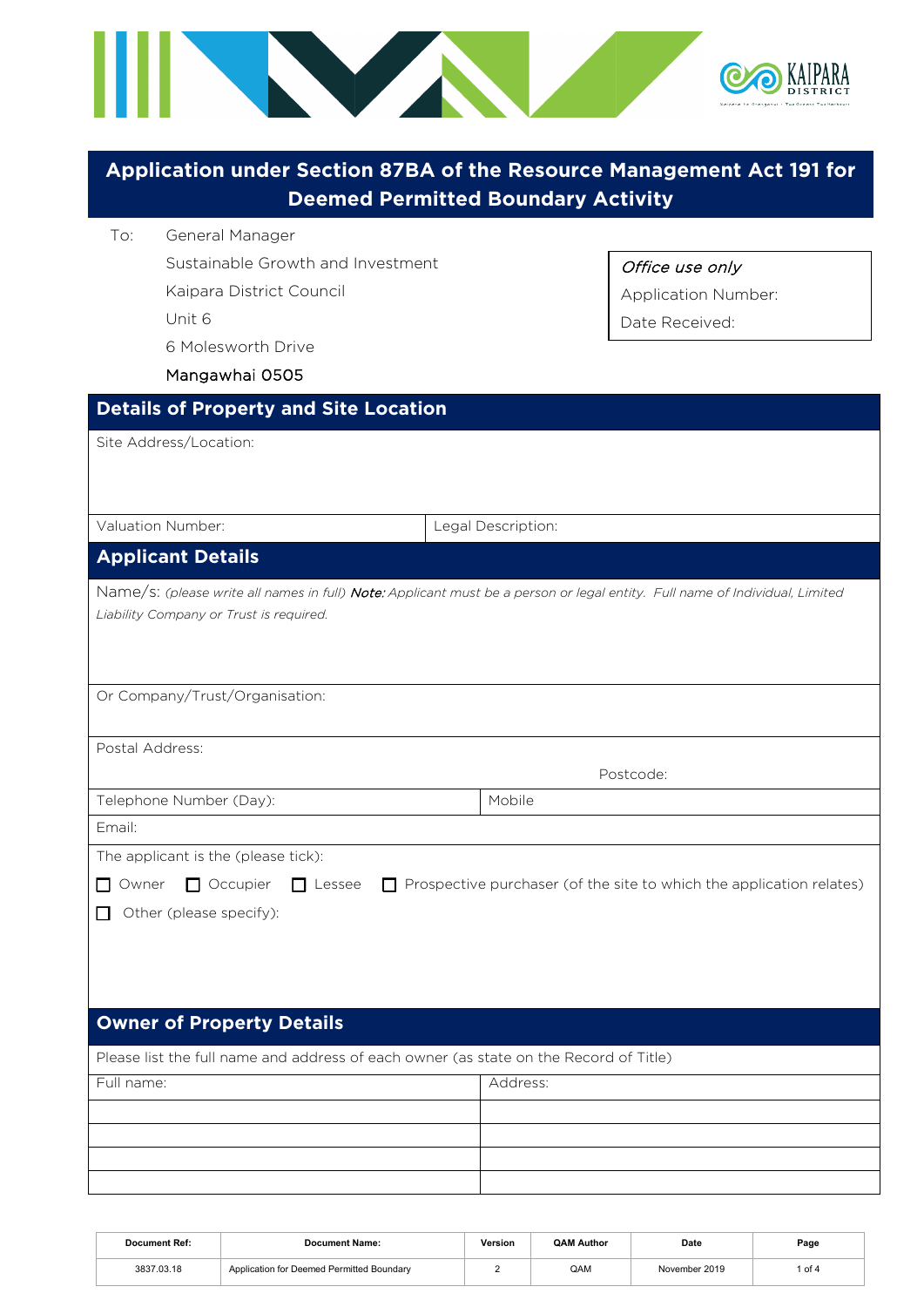

| here)                                                                                                                                                                                                        | Address for service and correspondence (if you are using an Agent write their details                          |
|--------------------------------------------------------------------------------------------------------------------------------------------------------------------------------------------------------------|----------------------------------------------------------------------------------------------------------------|
| Name/s: (please write all names in full)                                                                                                                                                                     |                                                                                                                |
| Postal Address:                                                                                                                                                                                              |                                                                                                                |
|                                                                                                                                                                                                              | Postcode:                                                                                                      |
| Telephone Number (Day):                                                                                                                                                                                      | Mobile:                                                                                                        |
| Email:                                                                                                                                                                                                       |                                                                                                                |
| Address for Billing (refer to Application fees notes)                                                                                                                                                        |                                                                                                                |
| Name and address for invoicing                                                                                                                                                                               |                                                                                                                |
| Name/s: (please write all names in full)                                                                                                                                                                     |                                                                                                                |
| Postal Address:                                                                                                                                                                                              |                                                                                                                |
|                                                                                                                                                                                                              | Postcode:                                                                                                      |
| Telephone Number (Day):                                                                                                                                                                                      | Mobile:                                                                                                        |
| <b>General Application Details</b>                                                                                                                                                                           |                                                                                                                |
| I hereby apply to Kaipara District Council for:                                                                                                                                                              |                                                                                                                |
| Please enter a detailed description of the proposal here, including a reference to the specific rules of the<br>Kaipara District Plan which the proposal is in breach of:                                    |                                                                                                                |
|                                                                                                                                                                                                              |                                                                                                                |
| <b>Affected Persons Details</b>                                                                                                                                                                              |                                                                                                                |
|                                                                                                                                                                                                              | Please list the full name and address of each owner of an allotment with an infringed boundary to which the    |
| proposed activity relates to:                                                                                                                                                                                |                                                                                                                |
|                                                                                                                                                                                                              |                                                                                                                |
| for deemed permitted boundary activity" form and sign a copy of the plans. A copy of this form can be<br>found on our website in https://www.kaipara.govt.nz/services/a-z-services-forms-documents/a-z-forms | Note: All of the above affected persons will need to fill out and sign the "Affected Person's Written approval |

| Document Ref: | <b>Document Name:</b>                     | Version | <b>QAM Author</b> | Date          | Page     |
|---------------|-------------------------------------------|---------|-------------------|---------------|----------|
| 3837.03.18    | Application for Deemed Permitted Boundary |         | QAM               | November 2019 | $2$ of 4 |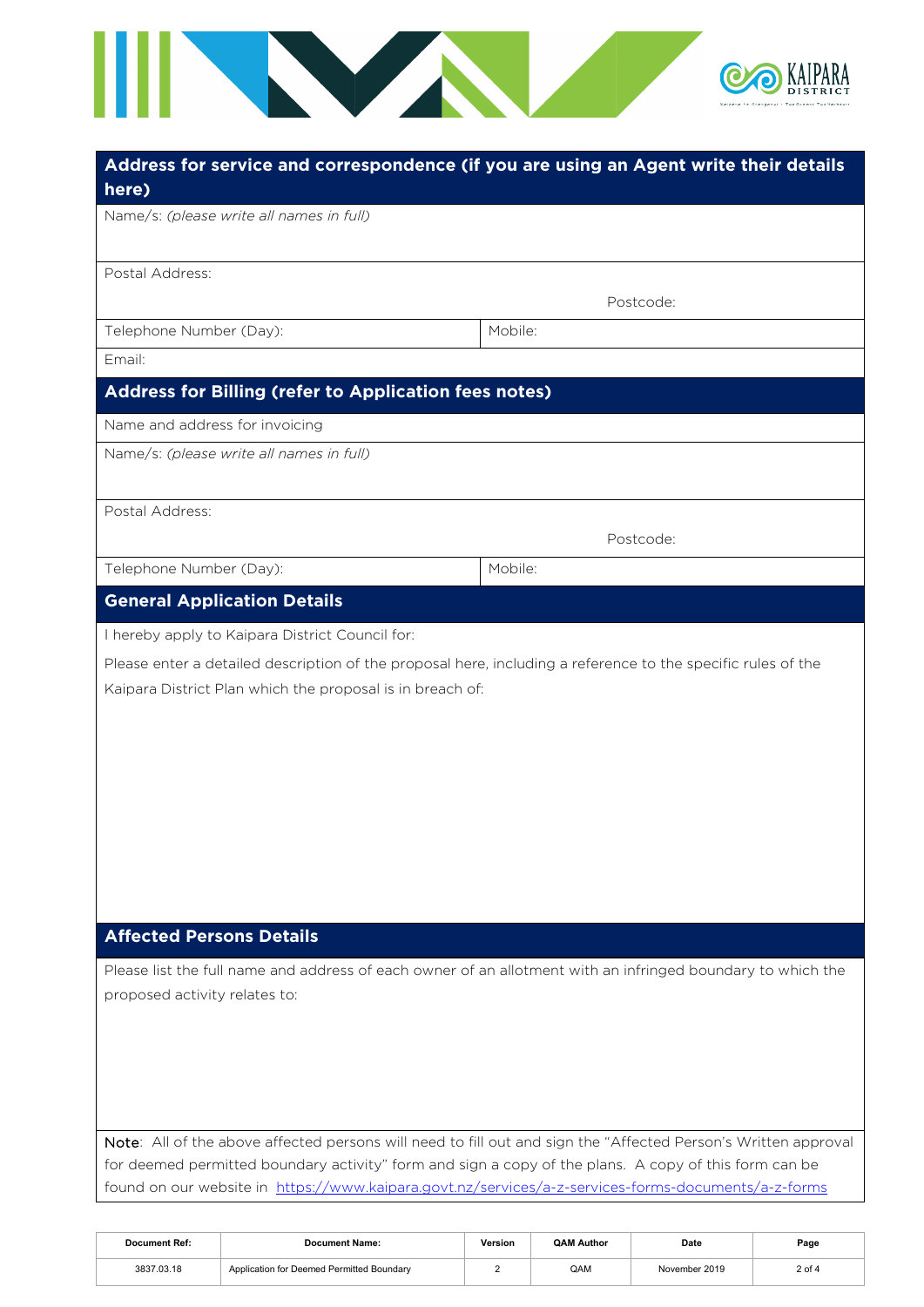

## **Application Checklist**

Completed Application Form

One hard copy AND One digital copy

Record of Title (*full* current copy, should be not more than 3 months old) plus any Consent Notices and/or Encumbrances

Plan/s (drawn to scale) of the site showing the height, shape and location of the site of proposed activity

Written approvals obtained

Application fee (fees and charges on our website [http://www.kaipara.govt.nz/services/fees-charges\)](http://www.kaipara.govt.nz/services/fees-charges)

#### **Note**

In order to be eligible for a deemed permitted boundary activity, the activity must meet the definition of boundary activity under section 87AAB(1) of the Resource Management Act 1991 (RMA).

You must provide written approval from all owners of allotments with infringed boundaries under section 87BA(1) of the RMA.

If all the information required under Section 87BA(1) of the RMA is provided to Council, Council must notify you of your permitted boundary activity within 10 working days after the date on which it receives the information.

You must pay the charge payable to Council for the deemed permitted boundary activity under the RMA.

Failure to provide all of the information required will result in the application being returned to you pursuant to Section 87BA(2)(b) of the RMA

Note: In order to assist with the timely processing of your application please submit:

• One (1) complete paper copy of your application PLUS one (1) digital copy (PDF or Word formats ONLY). Flash Drives are acceptable, please do not send in CDs.

### **Note: Application Fees**

You are required to pay a fixed fee at the time of lodgement. Please refer to Council's current fees and charges for the relevant fee. Council will charge the applicant for all costs actually and reasonably incurred in processing this application and monitoring of compliance with conditions. Subject to the applicant's rights under sections 357B and 358 of the RMA to object to any costs, the applicant undertakes to pay all and future processing costs incurred by Council. Council may issue interim invoices for applications. If any steps, including the use of debt collectors and/or lawyers, are necessary to recover unpaid processing costs, the applicant agrees to pay all collection costs. If the application is made on behalf of a trust (private or family), a society (incorporated or unincorporated) or a company, in signing this application the applicant binds the trust, society or company to pay all the above costs and guarantee to pay all the above costs in their personal capacity. Refer to Council's current schedule of fees and charges found on our <http://www.kaipara.govt.nz/services/fees-charges>.

| <b>Document Ref:</b> | <b>Document Name:</b>                     | Version | <b>QAM Author</b> | Date          | Page   |
|----------------------|-------------------------------------------|---------|-------------------|---------------|--------|
| 3837.03.18           | Application for Deemed Permitted Boundary |         | QAM               | November 2019 | 3 of 4 |